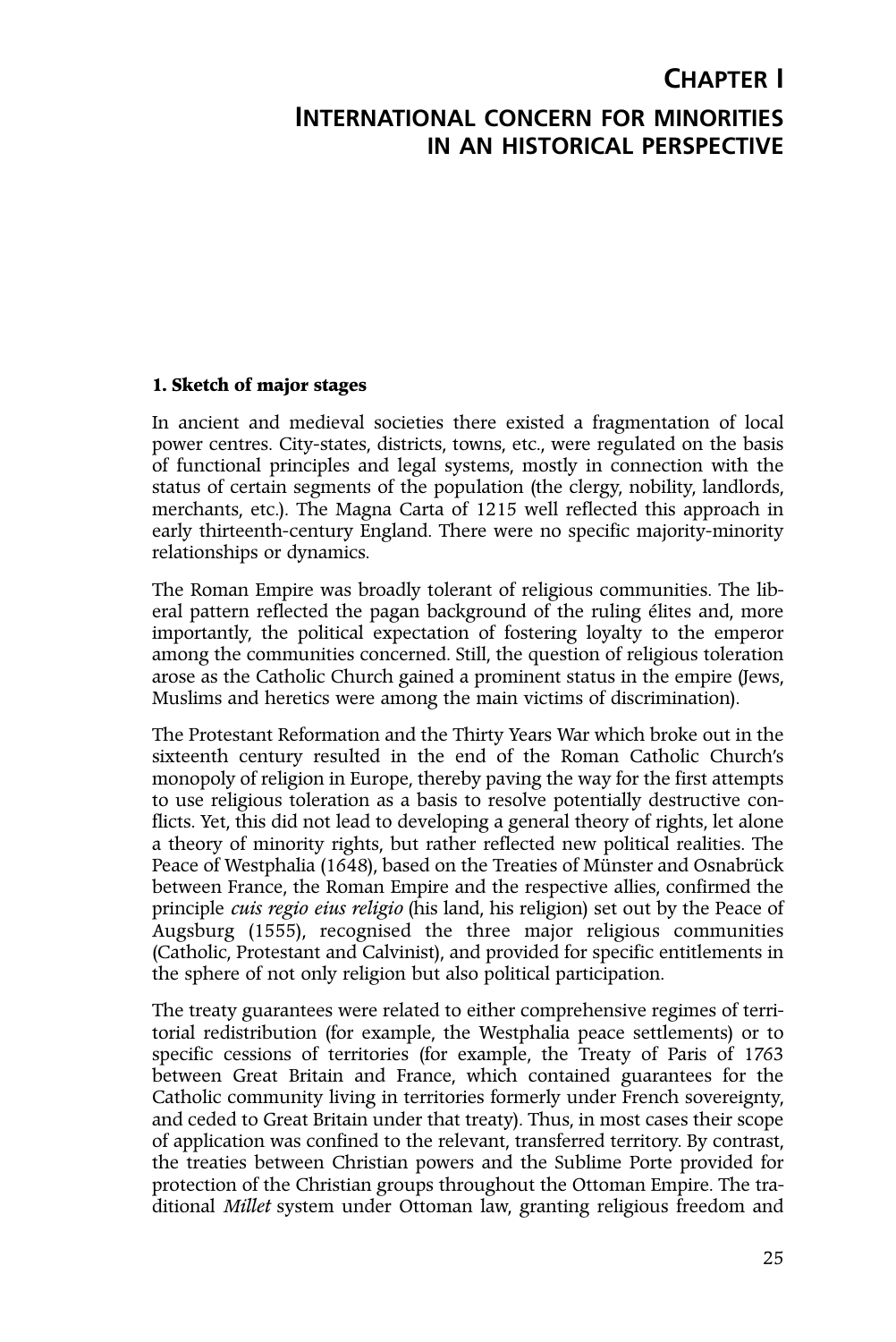personal autonomy to non-Muslim communities in the whole of the empire, may have constituted one reason for such a discontinuity.

The American Revolution in the late eighteenth century brought to the fore the notion of individual rights and the consent of the governed, whereas the later French Revolution highlighted the notion of fundamental rights as combined with the concept of nation state as a culturally homogeneous polity. Such events were largely to influence the development of modern states and their problematic dynamics in multinational contexts.

The Congress of Vienna (1815) redrew the European boundaries following the demise of the Napoleonic regime. As a result of the progressive rise of "national identities" in Europe, the concept of national guarantees made its first appearance particularly in connection with the partition of Poland among Austria, Prussia and Russia. While the treaty provisions agreed upon in Vienna were rather vague and their implementation was left to the discretion of the governments concerned, the protection to be afforded to minorities set out by the Congress of Berlin (1878) featured prominently as a corollary of the rise of new states and thus as part of the price of the Great Powers for their acquiescence to border changes in the Balkans (for this and earlier stages, see also *infra*, Chapter IX).

The first genuine "system" of minority rights protection was set up by the League of Nations in the aftermath of the first world war. Again, the redrawing of boundaries prompted by the disintegration of three multinational empires, Austria-Hungary, Prussia and the Ottoman Empire, posed the question of national groups which could not be accommodated through giving each of them a state of its own, but which had to be protected within the newly emerged or enlarged states where such groups found themselves in a non-dominant position. Although a proposed provision on minorities was in the end omitted from the League Covenant, a new system was established consisting of a set of treaty- and declaration-based obligations, the "guarantee" of which was vested in the league instead of the Great Powers. That was one important difference between the new treaties and previous agreements, such as the Treaty of Berlin. The league system entailed the active involvement of the League Council and the PCIJ to enable impartial decisions. Still, for reasons outlined below, the system eventually collapsed along with the League of Nations itself.

The period between 1945 and 1989 (namely, the cold war era) witnessed little attention to minority issues. Kunz spoke of "fashions in international law just as in neckties" (Kunz, 1954: 282), to describe the marked decline in scholarly (but also political) interest in minority rights in the years following the ending of the second world war; "[t]oday" – he wrote – "the well-dressed international lawyer wears 'human rights'" (*ibid*). The emphasis on human rights "for all" was the dominant theme, in line with the basic tenets of liberal individualism. The absence of need for border changes, the bad experience of the use of the minority question by nazi Germany as a tool for aggressive policies, and a general inclination by states to assimilate minority groups into their own societies were also conducive to discarding the League of Nations experiment. The Potsdam Protocol of 1945 (in line with earlier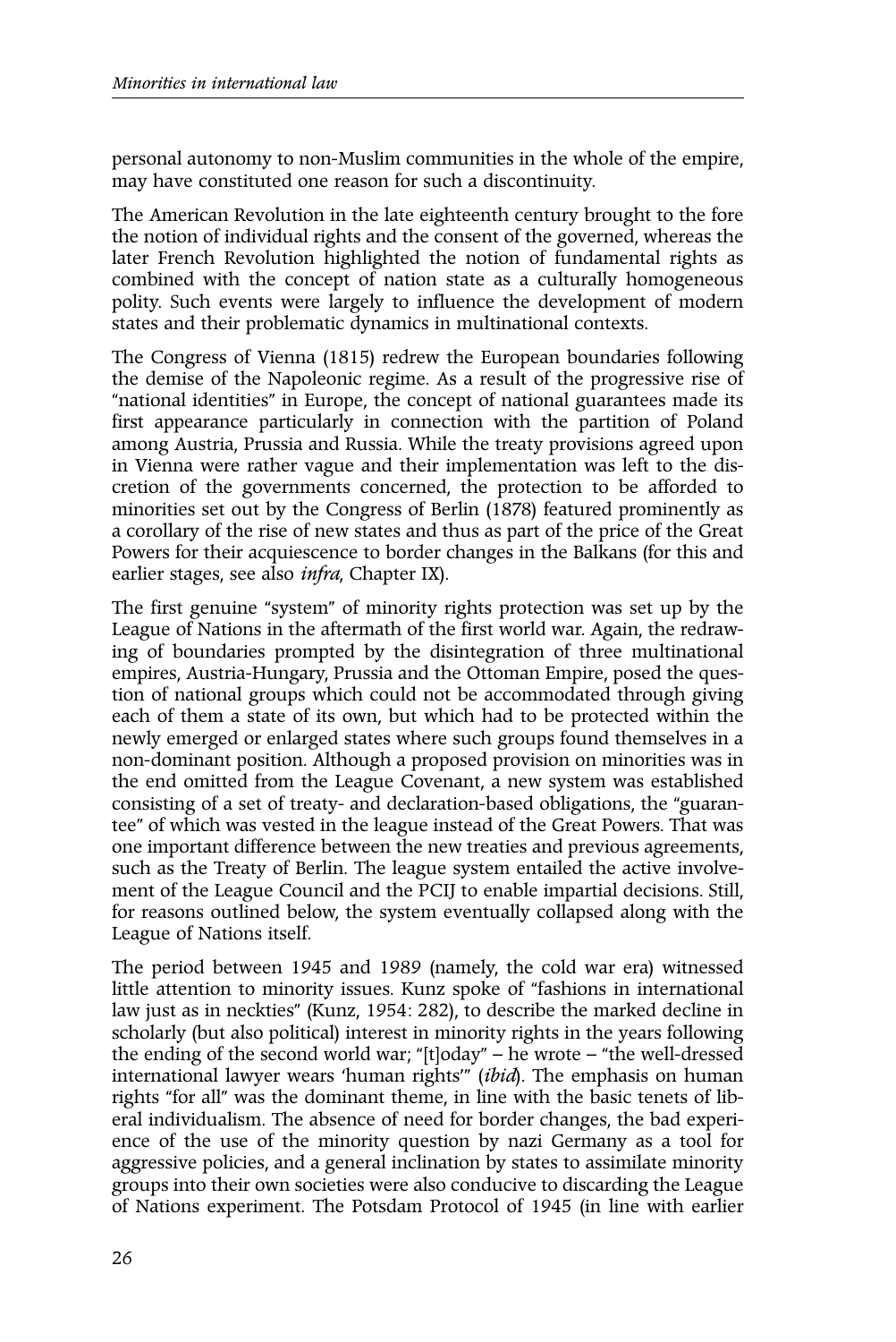precedents) even envisaged population transfers as a viable means of "solving" minority questions. The record of major international organisations or institutions (for example, UN, Council of Europe and CSCE) did not reveal any particularly notable leap in substance in the field of minority rights, except for, *inter alia*, the adoption of Article 27 of the 1966 ICCPR. Still, even Article 27 was drafted in a tentative language, due to perceived frictions with the classical individualistic pattern.

The upsurge of ethnic tensions following the break up of the Soviet Union and Yugoslavia and in states of other continents, prompted to seriously reconsider the minority question at the universal, regional and sub-regional level, a process which is still underway. Bengoa has recently spoken of "ethno-genesis", to describe the reconstruction of lost or partially lost ties by what he identifies as "third generation" minorities (Bengoa, 2000: 8-11). As will be shown later in this book, the international protection of minority rights in the post-cold war era reveals constructive approaches (for example, greater emphasis on non-forced assimilation, positive measures and group dimension), combined with remarkable weaknesses (for example, substantively or geographically limited impact of the applicable regimes and "hard law-soft law" dichotomy arising from such regimes).

The following describes in more detail the essential elements of legal development affecting minorities and their members as they occurred during the main historical phases just indicated.

# **2. The League of Nations system**

After the first world war, arrangements set out under the aegis of the League of Nations took four forms: special treaties on minorities between the principal allied and associated powers, on the one hand, and Poland (Versailles, 1919), Czechoslovakia (Saint-Germain-en-Laye, 1919), and others, on the other; special chapters in the peace treaties with Austria (Saint-Germain-en-Laye, 1919), Bulgaria (Neuilly-sur-Seine, 1919), Hungary (Trianon, 1920) and Turkey (Lausanne, 1923); special conventions relating to Upper Silesia (Geneva, 1922) and the Memel Territory (Paris, 1934); and declarations entered before the Council of the League of Nations by Finland (1921), Albania (1921), Lithuania (1922), Latvia (1923), Estonia (1923) and Iraq (1932) as a condition of their admission to the league. Four main types of provisions may be discerned in such arrangements (the Polish Minorities Treaty of 1919 largely constituted the "model" for the other treaty- and declaration-based regimes):

- provisions on acquisition and loss of nationality;
- provisions recognising to all inhabitants basic rights to life, liberty and free exercise of any creed, religion or belief not incompatible with public order or morals;
- provisions according nationals equality before the law and equal enjoyment of CPR; and
- provisions setting forth guarantees for the benefit of "nationals who belong to racial, religious or linguistic minorities" (see e.g. Article 8 of the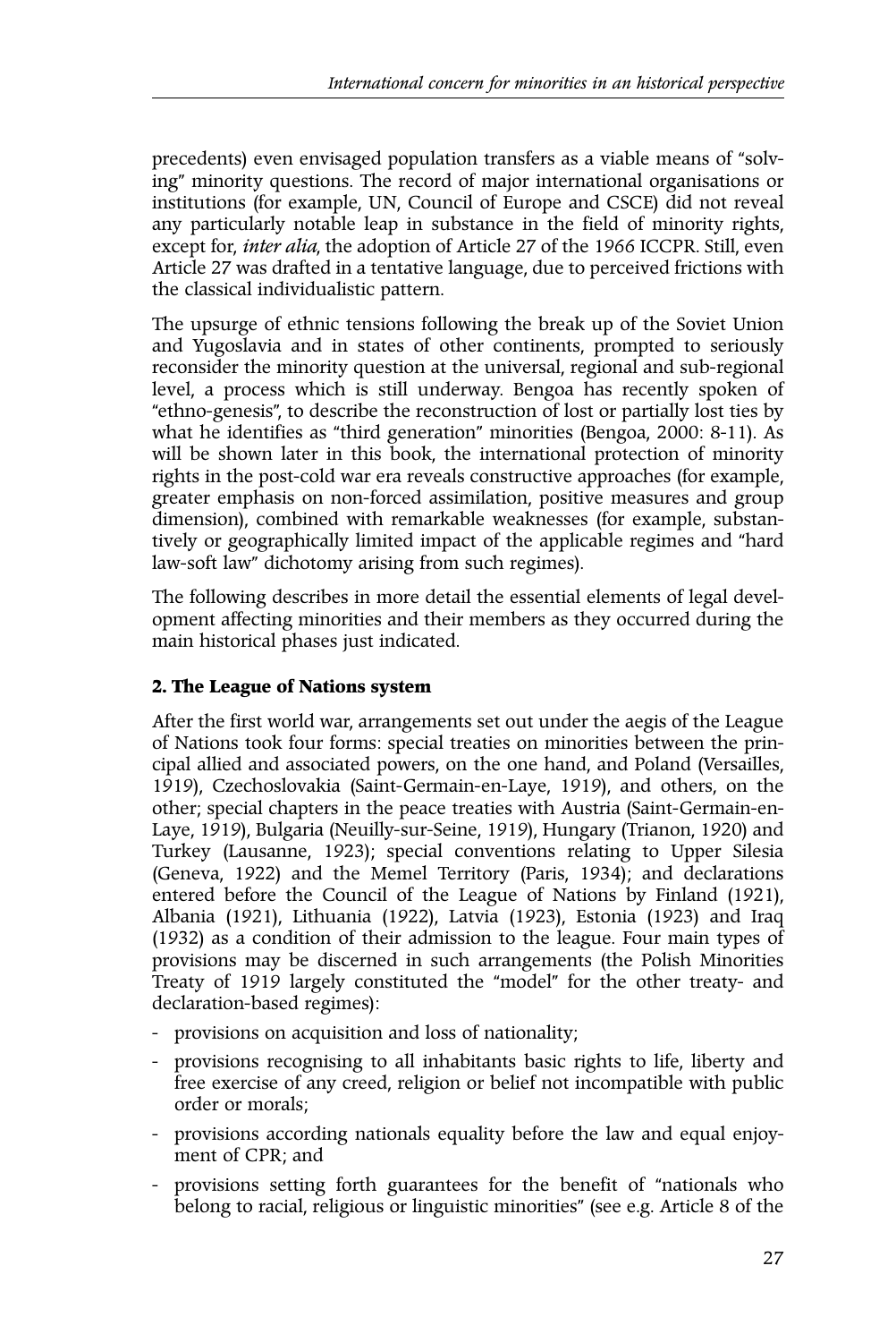Polish Minorities Treaty), namely equality in law and in fact with the other nationals; right to establish and run at one's own expense charitable, religious and social institutions, schools and other educational establishments, with its attendant language and religious freedoms; adequate facilities enabling the use of the minority language, either orally or in writing, before the courts; adequate facilities ensuring instruction through the medium of this language in the public primary schools, in towns and districts with a "considerable proportion" (see e.g. *idem:* Article 9) of minority members; and "equitable share" (see e.g. *ibid*) of public funds to benefit the minorities living in those towns and districts for educational, religious or charitable purposes.

Exceptionally, the treaties and declarations went further in that they granted forms of political or cultural autonomy to specific groups, for example the Szeklers and Saxons of Transylvania under the Treaty between the Powers and Romania (Paris, 1919), and the Vlachs of the Pindus under the Treaty concerning the Protection of Minorities in Greece (Sèvres, 1920), or other advanced entitlements which could be interpreted as implying legal recognition of groups *per se* (Mandelstam, 1923). However, such provisions were generally limited in scope and did not affect the league arrangements as fundamentally a product of the individualistic point of view.

In its 1935 advisory opinion in the *Minority Schools in Albania* case (PCIJ Series A/B, No. 64, 1935: 17), the PCIJ so brilliantly captured the essential aim of the system by stressing the interplay of anti-discrimination and cultural identity obligations, and their relation to conflict-prevention purposes. Such obligations were indeed intended to ensure:

the possibility of living *peacefully* alongside the population and *co-operating amicably* with it, while at the same time preserving the characteristics which distinguish them from the majority, satisfying the ensuing special needs. (Author's emphasis.)

The league "guarantee" was both internal and external. Internally, the state concerned undertook to confer on the treaty provisions the status of fundamental laws, invalidating all contrary laws or regulations. The external "guarantee" applied only to the extent that the various rights affected persons belonging to racial, religious or linguistic minorities – they indeed constituted "obligations of international concern". The League Council and the PCIJ were the pillars (political and judicial) of the machinery. The treaty provisions could not be amended without the approval of a majority of the League Council. Council members could draw the attention of the council to actual or potential infractions of minority obligations, while the council could thereupon take such action as it deemed proper and effective in the circumstances, including having recourse to the PCIJ. The PCIJ was indeed made competent to exercise contentious and advisory jurisdiction over differences of opinion on questions of law or fact arising out of the treaty regimes, but it was not open to the minorities themselves. Rather, the latter and states not represented in the council could petition the league, though not the council directly. The usual procedure was that, where the case was considered admissible by the secretary general, the council appointed an *ad hoc* minorities committee to investigate the matter and try to reach a friendly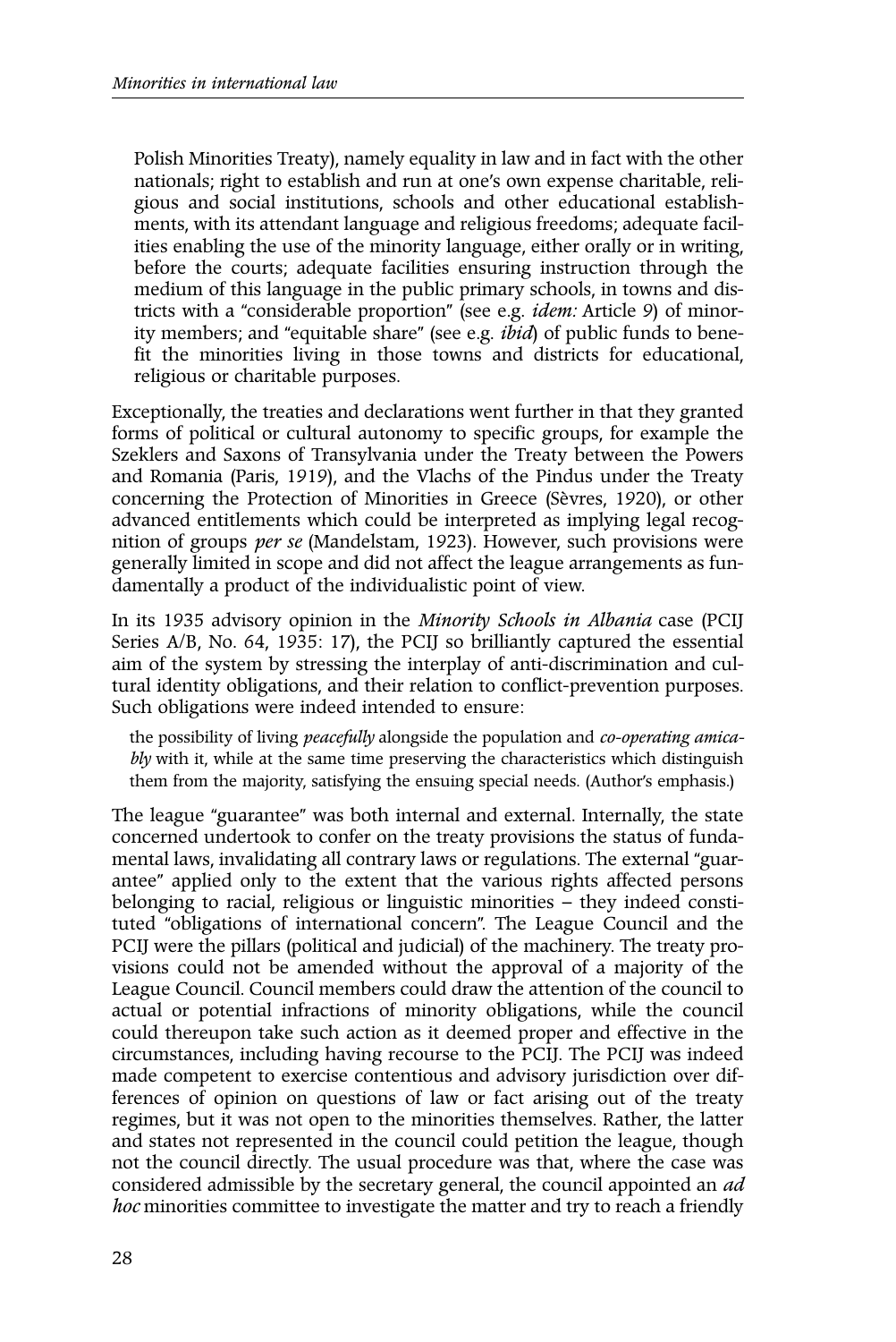settlement. A remarkable exception was envisaged in the German-Polish Convention relating to Upper Silesia of 1922, which established the right to directly petition, individually or collectively, the council (and the mixed commission set up by this treaty, before which the petitioners could also appear for oral hearings), foreshadowing later procedural developments regarding complaints procedures under international human rights law. The PCIJ played a major role by delivering a number of advisory opinions. It gave judgment only in one contentious case, in 1928, concerning *Rights of Minorities in Upper Silesia (Minority Schools)* (PCIJ Series B, No. 15, 1928).

The above references to the network of minority obligations clearly indicate that the system was not intended for general application – it only applied to certain states where "owing to special circumstances, [minority problems] might present particular difficulties" (Claude, 1955: 16-17). The states concerned resented this approach from the very beginning, considering the underlying double standard (essentially based on a distinction between Western and Eastern Europe) as an attack on their sovereign independence. As a result, they displayed an unco-operative attitude in respect of the implementation of the treaties. Poland denounced the 1919 treaty in 1934 – a step which went largely unchallenged. The minorities, for their part, levelled criticism at the petition procedure which, apart from the arrangement for Upper Silesia, did not have sufficient regard to an effective representation of their claims (they had no *locus standi* vis-à-vis the council, nor could they appear before it or the other competent bodies for oral hearings). Finally, some "kinstates" (notably nazi Germany) exploited the minority question for the purpose of revising the 1919 Versailles settlement (as well illustrated by the Munich Four Power Agreement of 1938), sometimes with the backing of some – though by no means all – of the respective minorities.

Bagley (1950: 126) situates the collapse of the system within a wider international context of considerable retrogression. He observes that the rise of dictatorships, the flourishing of hate and intolerance, and passionate nationalism made it inevitable that minorities should be the main victims of the new climate.

## **3. After the second world war: context and beyond – the UN approach**

A study of the UN secretariat from 1950 concluded that the minorities treaties had generally ceased to exist. The *rebus sic stantibus* clause (now embodied in Article 62 of the 1969 Vienna Convention on the Law of Treaties, regarding "fundamental change of circumstances") was referred to as a ground for the above effect of extinction. Some commentators also speak of termination by "desuetude" (Capotorti, 1997). The Åland Islands regime was one of those thought to be still in place, based on a settlement reached in 1921 between Sweden and Finland (see *infra*, Chapter XI). The League of Nations system did not generate international customary rules. On the contrary, the population transfers which took place in the aftermath of the second world war gave evidence of a wide discretion of states in the treatment of minority groups. While reflecting a specific European experience, that system, legally grounded on the notion of equal treatment, largely fitted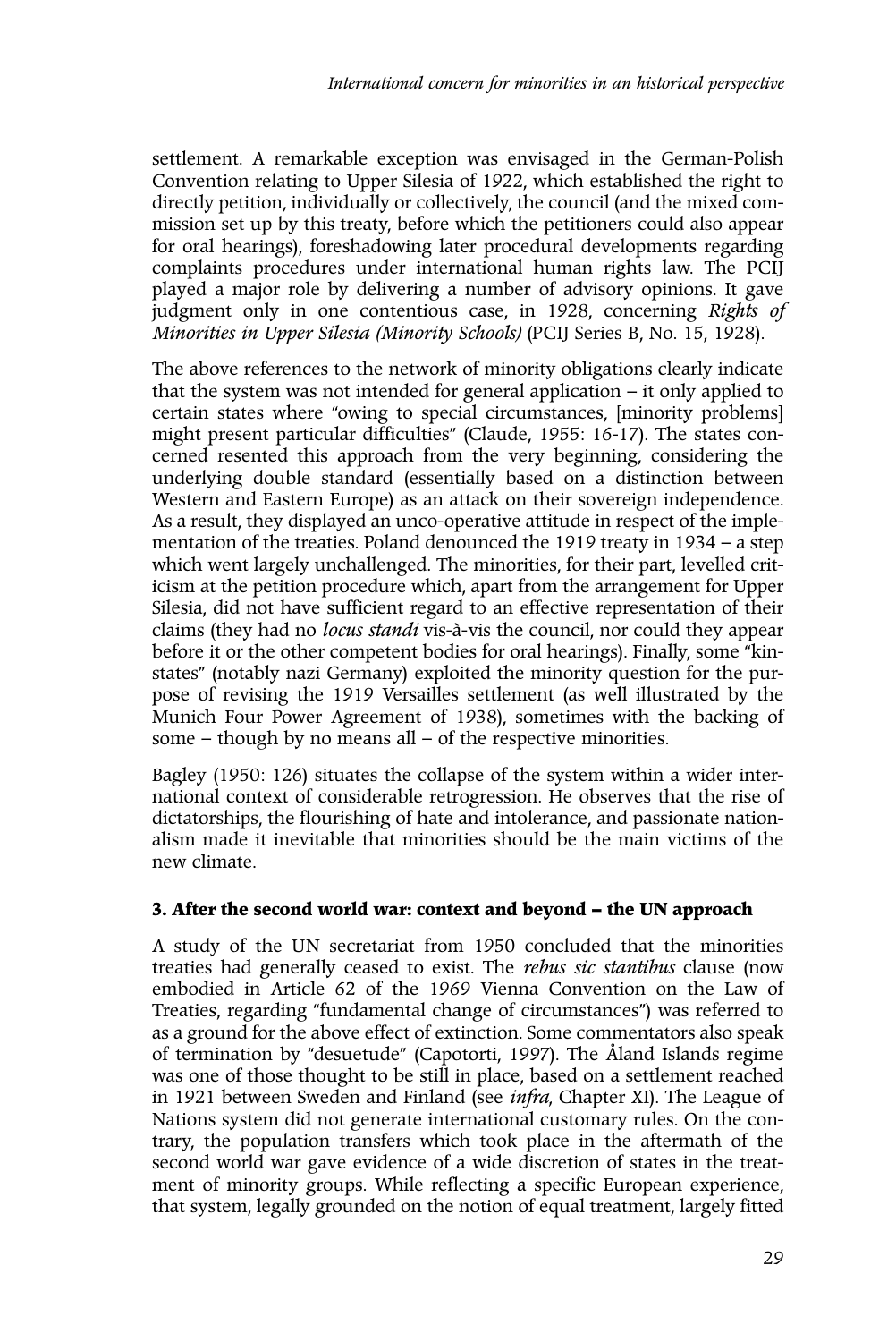the later individualistic paradigm of international human rights protection, and was designed to meet concerns for stability, just as the contemporary regimes do. According to Thornberry, what was rejected was, in fact, the league system as "symbol and spectre" (Thornberry, 1991: 117) rather than the expression of specific legal norms or broad peace preservation goals. The frequent reference to major PCIJ pronouncements and key assumptions of the league system in the subsequent discourse of minority rights, seem to confirm it.

The UN Charter does not contain a specific minority provision – the emphasis is on human rights in general. Still, the charter may now be read as including minority rights by implication (namely, as part of human rights). Certainly, the general formula of human rights without distinction as to race, sex, language, or religion (Article 1, paragraph 3, and Article 55, sub-paragraph c), reflected the dominant post-war pattern, as indirectly confirmed by the subsequent work of the relevant UN bodies (see *infra*). The peace treaties of 1947 featured the same approach, occasionally adding a special prohibition of discrimination among nationals on various grounds, including race, language and religion. The theme of minority rights was not completely absent at the international level: the Paris Agreement of 5 September 1946, concluded between Austria and Italy (the so-called "De Gasperi-Gruber Agreement"), and annexed to the peace treaty between the allies and associated powers and Italy, dealt with important minority issues (see *infra* in the text, and Chapters IX and XI).

Preference was also expressed for including a minority provision in the UDHR. A draft article was prepared by the secretariat and another, revised draft was submitted by the Drafting Committee of the Commission on Human Rights and this latter's sub-commission. In the final draft, the previous reference to "an equitable proportion of public funds" to be made available for the benefit of minority schools and cultural institutions (which somewhat echoed the earlier clause on public funds contained in the minorities treaties after the first world war) was dropped, and a personal restriction to "well-defined" and "clearly distinguished" ethnic, linguistic or other minority groups was included, an element which was to re-emerge in later discussions about the notion of minority (see *infra*, Chapter III). The rights envisaged allowed persons belonging to such groups to establish and maintain their own schools and cultural or religious institutions, and to use their own language in the press, in public assembly and before the courts and other authorities of the state, if they so chose and to the extent compatible with public order and security. The proposal met with opposition. Further proposals were submitted by the Soviet Union, Yugoslavia and Denmark in the General Assembly, but they fared no better. The "new" states from North and South America favoured "melting pot" and assimilation. The "old" states were largely dominated by the homogenising ideology of nation-state. The Eastern bloc was more sensitive to minority issues, in line with the Soviet model of group accommodation based on cultural-territorial decentralisation (but paradoxically resisted by strong political centralisation). In the African and Asian continents there were not many independent states – only India took a stand in favour of a minority article. However, it eventually joined the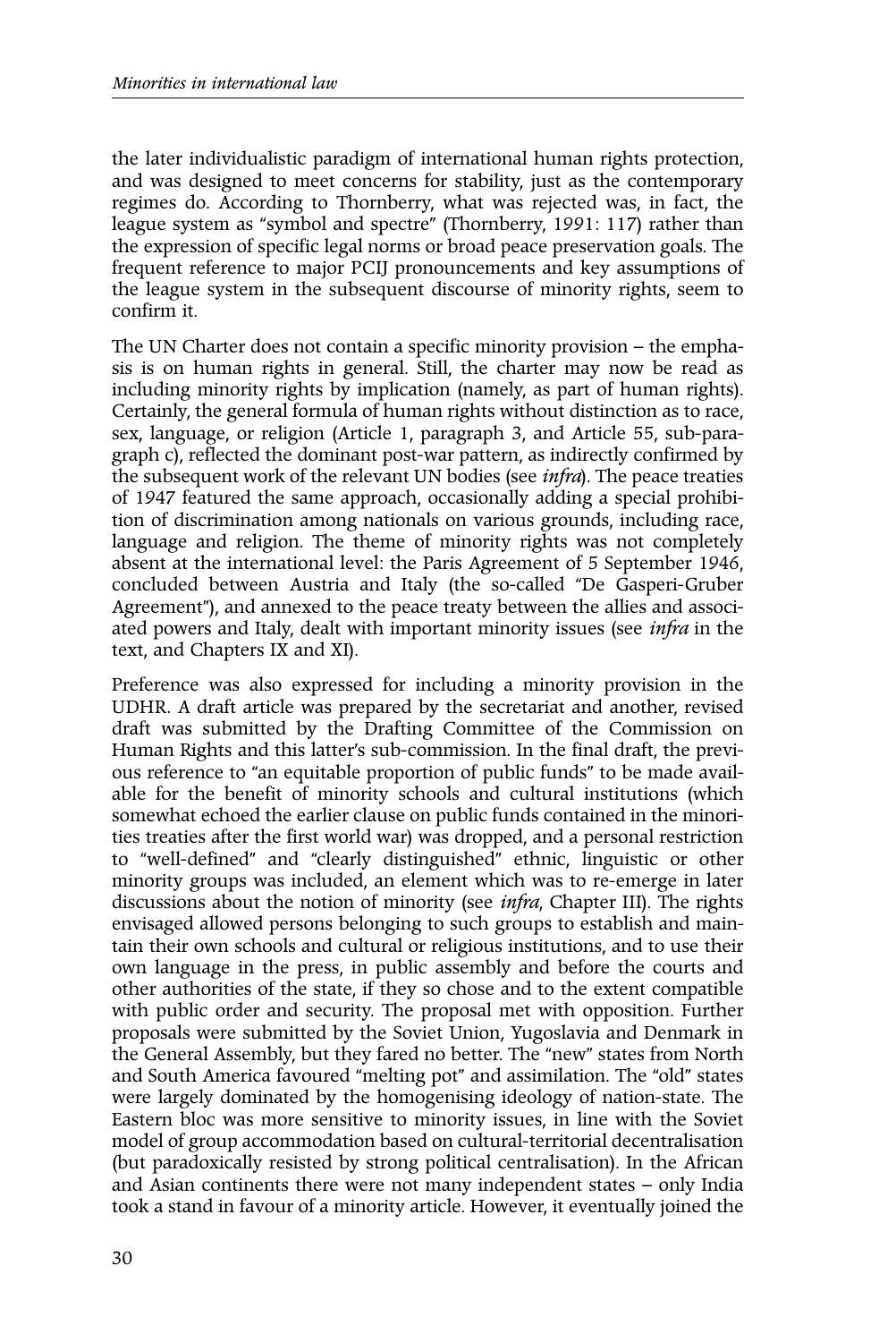UK and other Western countries in proposing that general prescriptions of equality and non-discrimination would suffice for securing effective protection for minorities. Upon adoption of the UDHR in 1948, the General Assembly recognised, however, that the UN could not "remain indifferent" to the fate of minorities (Resolution 217 A (III) of 1948); it referred the matter to the ECOSOC with a view to producing a "thorough study" of the problems of minority groups.

Thus, the minority question remained on the UN agenda. Standard-setting and institutional developments pointed in the same direction. The 1948 Convention on the Prevention and Punishment of the Crime of Genocide clearly benefited minorities – many decades later the upsurge of ethnic conflicts (and "ethnic cleansing") was sadly to confirm this. In terms of UN institutional action, the mandate of the Commission on Human Rights included proposals, recommendations and reports on the protection of minorities (Resolution 5 (I) of 1946). Resolution 9 (II) of 1946 authorised the commission to establish a Sub-Commission on Prevention of Discrimination and Protection of Minorities made up of independent experts elected by the commission. The sub-commission elaborated an instructive distinction between "prevention of discrimination" and "protection of minorities" (see *infra*, Chapter IV), attempted to define "minority", and prepared the draft text of Article 27 of the ICCPR. Yet, "prevention of discrimination" rather than "protection of minorities" was the dominant concern: the sub-commission was actively engaged under the "ECOSOC 1503 procedure", concerning patterns of gross violations of human rights, and in assessing country-specific discriminatory practices (for example, the apartheid regime in South Africa). In 1971, the same body, through special rapporteur Francesco Capotorti, undertook a comprehensive study on the rights of persons belonging to ethnic, religious and linguistic minorities, which was completed in 1978. The aim was to assess the application of the provisions set out in Article 27 of the covenant.

The United Nations also addressed some concrete cases of group protection. The Cyprus and South Tyrol situations (the former concerning the position of the Greek and Turkish communities in Cyprus, and the latter involving the German-speaking minority in the South Tyrol, which had been ceded to Italy under the Treaty of Saint-Germain-en-Laye of 10 September 1919) were brought to the attention of the General Assembly. In the South Tyrol case, centred on the statute of autonomy recognised for the benefit of the South Tyrol's German-speaking element in the Paris Agreement of 5 September 1946, the assembly recommended Austria and Italy to resume negotiations to give effect to the agreement, and, if necessary, to have recourse to the ICJ (Resolutions 1497 (XV) and 1661 (XVI), adopted in 1960 and 1961 respectively). The Cyprus case only initially posed, *inter alia*, a genuine minority issue, namely the question of protecting the minority population of Turkish origin in Cyprus in connection with the decolonisation of the latter; no specific measure was, however, recommended by the General Assembly. The Cyprus problem took on far more complex features following the independence of Cyprus and the recognition of the Turkish population as an ethnic (as opposed to minority) group on an equal footing with the island's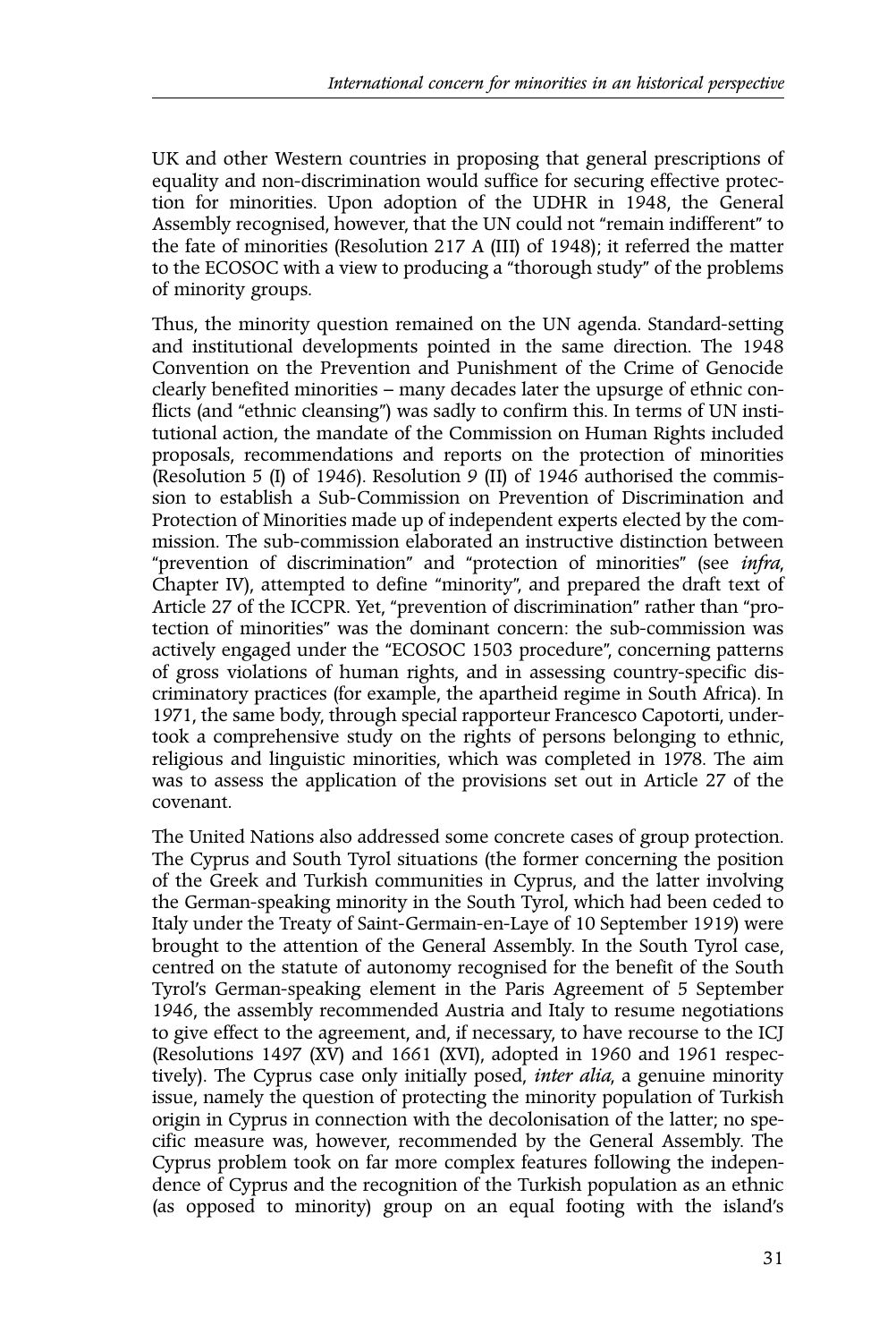population of Greek origin. Other country-situations were considered, among others, by relevant UN treaty bodies.

In terms of standards, and apart from Article 27 of the ICCPR discussed in Chapter V, the Unesco Convention Against Discrimination in Education adopted in 1960 came to recognise in Article 5, paragraph 1, sub-paragraph c, the right of members of national minorities to carry on their own educational activities, including the maintenance of schools and, depending on the educational policy of each state, the use or the teaching of their own language, provided that this right did not prevent such minority members from understanding the majority culture and language, did not prejudice national sovereignty, did not offer a standard of education which was lower than the one approved by the competent authorities, and the attendance at the minority schools was optional. Further steps forward were taken as cold war polarities came to an end. In 1989 a provision was introduced in the widely ratified UN Convention on the Rights of the Child, combining rights of indigenous and minority children in a text that adapts Article 27 of the ICCPR. The Declaration and Programme of Action of the World Conference on Human Rights held in Vienna in 1993 reaffirmed the right of persons belonging to ethnic, linguistic or religious minorities to enjoy their own culture, to profess and practice their own religion and to use their own language in private and in public, freely and without interference or any form of discrimination (Part II.B.2).

## **4. Introductory overview of contemporary instruments and institutions**

As noted earlier, the post-cold war era reveals a strong move towards developing international minority rights regimes. In the UN context (see *infra*, Chapter V), the most important contemporary non-treaty text devoted to minority rights is the UN Declaration on the Rights of Persons Belonging to National or Ethnic, Religious and Linguistic Minorities, adopted by the General Assembly in 1992. The declaration is "inspired" by Article 27 of the ICCPR, though it is not necessarily to be linked to the limitations of this article.

At the European level, the Council of Europe and the (now) OSCE have been most active in recent years as regards the promotion and protection of minority rights (see *infra*, Chapters VI and VII). As for the Council of Europe, the 1950 ECHR does not contain any specific minority rights provisions. Still, it prohibits discrimination in the enjoyment of the rights and freedoms recognised therein on any ground such as "association with a national minority" (Article 14). The prohibition of discrimination has been further expanded under Protocol No. 12 to the ECHR, opened for signature in November 2000. In fact, such a prohibition is not limited to the rights and freedoms contained in the ECHR. The Council of Europe Framework Convention for the Protection of National Minorities, opened for signature in 1995, is the first multilateral treaty on the protection of national minorities in general, while the European Charter for Regional or Minority Languages produced in this same context two years earlier affects to some extent the specific position of minorities. In addition, useful minority rights texts were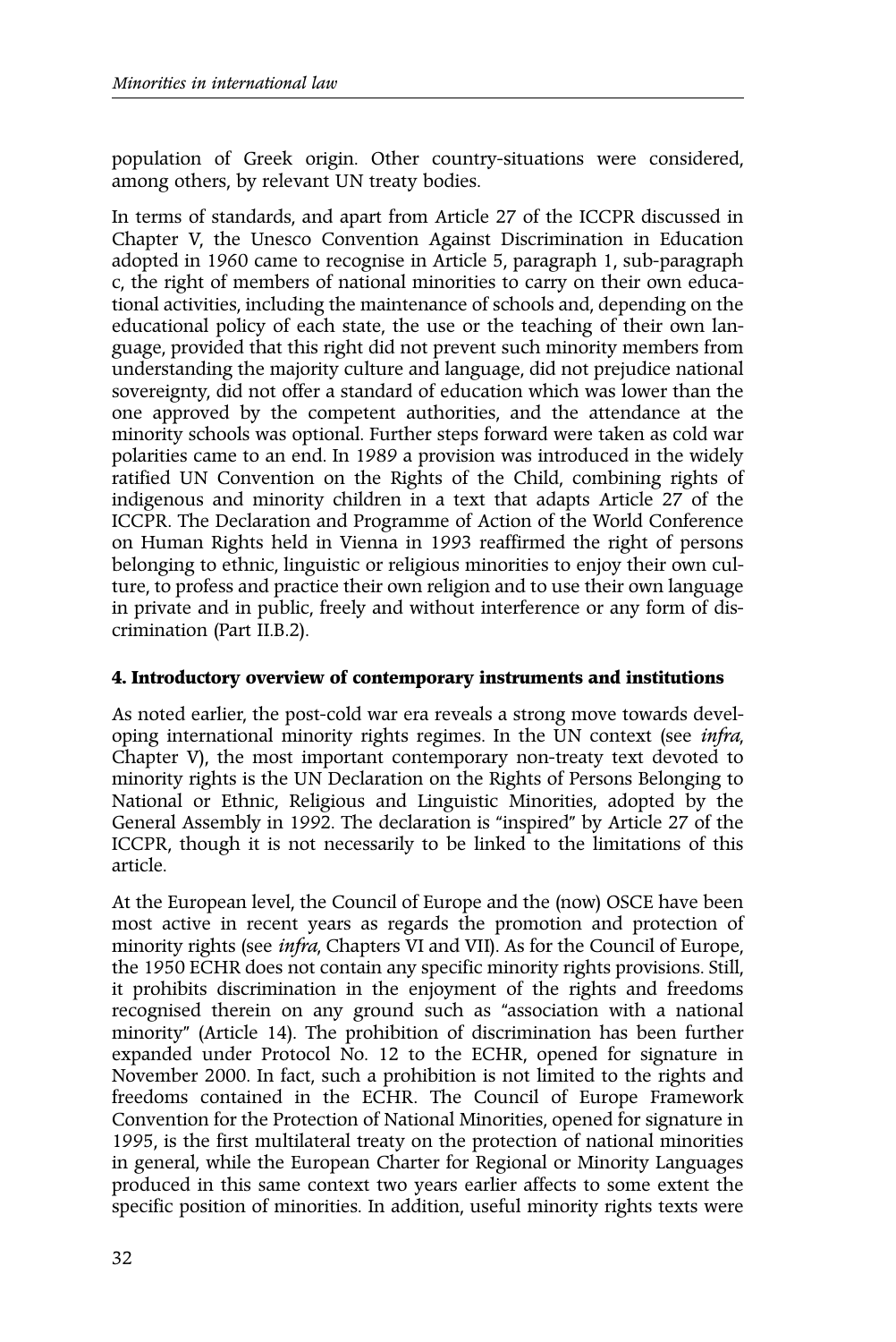produced by respectively the European Commission for Democracy through Law (hereinafter the "Venice Commission") in 1991, and the Parliamentary Assembly in 1993. Recommendation 1201 (1993) adopted by this latter body contains standards which are being referred to as "commitments" in Assembly opinions on the admission of new member states to the Organisation.

The OSCE, too, has taken important steps. In contrast to the limited scope of the minority clause in Principle VII of the 1975 Helsinki Final Act (concerning equality before the law, actual enjoyment of human rights, and protection of legitimate interests in this sphere), the document of the Copenhagen Meeting on the Human Dimension of 1990 provides for a wide range of minority rights provisions and remains the most complete OSCE document elaborating commitments in the field.

Although the EU has not developed an instrument on minority rights, general and specific elements of protection can be found in this framework as well, in relation to an increased attention to human rights matters (see *infra*, Chapter VII). The EC Treaty (as subsequently amended) contains references to respect for cultural diversity within the Community context (notably in Article 151, ex Article 128), and a new anti-discrimination clause covering minority components (Article 13, ex Article 6a). The recently adopted Charter of Fundamental Rights of the EU, contains equality and non-discrimination provisions (Article 20 and Article 21, paragraph 1), as well as references to respect by the EU for cultural diversity (including religious and linguistic diversity, under Article 22), in accordance with earlier developments.

Two 1999 council regulations laying down the requirements for the implementation of Community operations which contribute to the general objective of developing and consolidating democracy and the rule of law and to that of respecting human rights and fundamental freedoms, within the framework of Community development and non-development co-operation policies, respectively (Nos. 975/1999 and 976/1999, OJ 1999 L 120/1 and 8), reflect increasing concern for minority issues in a number of their provisions. The most significant substantive aspects are those associated with the work which is being performed by the EU as part of the general eastward enlargement and rapprochement processes. Furthermore, the EC/EU has played a particular role in the search for, *inter alia*, appropriate minority standards as a response to the crisis in the former Yugoslavia (for example, through an *ad hoc* conference and an arbitration commission). It is important to mention in this context the Stability Pact in Europe, which resulted from a CFSP joint action approved by the EU Council in 1993 and was eventually signed in 1995 by fifty-two representatives of the participating states of the OSCE. The Pact is as such a "political", non-legally binding document, mainly designed to facilitate the solution of frontier and minority problems in eastern Europe, in a way that is consistent with international standards. It incorporates many bilateral treaties and declarations concluded by eastern European countries among themselves, dealing in whole or in part with minority issues. The declaration included in the Pact stresses the linkage between peace, democracy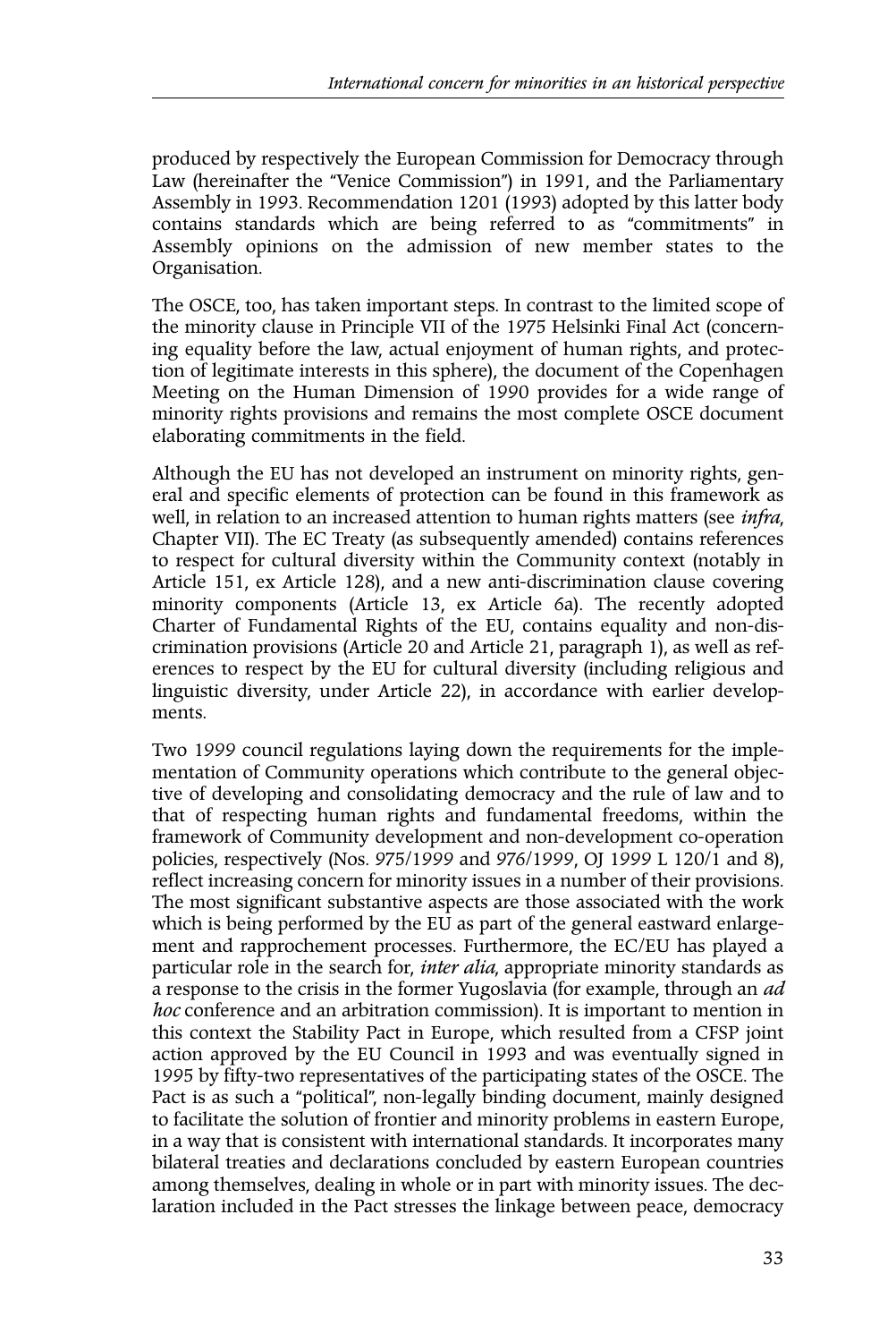and human rights, including the rights of persons belonging to national minorities.

In line with these developments, the CEI and the Commonwealth of Independent States, two major intergovernmental institutional frameworks comprising respectively central and eastern European countries and all the former Soviet republics except the Baltic states, each produced an instrument on minority rights in 1994.

Contemporary institutional approaches to minority issues reveal a marked preventive content (see *infra*, Chapter X), somewhat developing an important assumption underlying the minorities treaties after the first world war. In 1989, the UN Sub-Commission on Prevention of Discrimination and Protection of Minorities entrusted special rapporteur Asbjørn Eide with the task of carrying out a study on possible ways and means of facilitating the peaceful and constructive solution of problems involving minorities. The final report, submitted in 1993, highlights, *inter alia*, the need for constructive national arrangements for minorities based on international human rights standards, within the framework of a broad conflict-prevention strategy (an update to this study is being prepared following a request from the sub-commission, now renamed "Sub-Commission on the Promotion and Protection of Human Rights"; UN Sub-Commission on Human Rights Resolution 2001/9: paragraph 9). The 1993 report was particularly influential in leading to the establishment in 1995 of the UN Working Group on Minorities. The working group reviews the implementation of the 1992 UN declaration, promotes dialogue between minorities and governments, and recommends measures which may serve to defuse minority tensions. The UN High Commissioner for Human Rights also provides a focus on minority issues in connection with the above purposes, and in the context of multilateral or bilateral programmes of technical assistance and advisory services, while other general UN human rights procedures provide further opportunities for bringing up matters affecting minorities.

The work of both the UN working group and the High Commissioner for Human Rights is inspired by the experience of the OSCE HCNM, acting since 1993 as an institution for "preventive diplomacy". Along comparable lines, the Office of the Commissioner on Democratic Institutions and Human Rights, including the Rights of Persons Belonging to Minorities was established in 1994 by the CBSS (set up as a conference of foreign ministers comprising, among others, the Baltic states and the northern countries). In June 2000, the Council further revised the commissioner's mandate, which still contains, however, a remit to address minority rights issues, and appointed him as "Commissioner on Democratic Development". In May 1999, the Council of Europe established a Commissioner for Human Rights entrusted with mostly promotional (so-called confidence-building) tasks. His broad mandate clearly covers minority rights education as a tool for facilitating the implementation of the pertinent Council of Europe instruments. A variety of measures, including technical assistance and advisory services, are also offered under the umbrella of specific activities of the Council of Europe. The EU, for its part, is devising a range of ways and means of improving